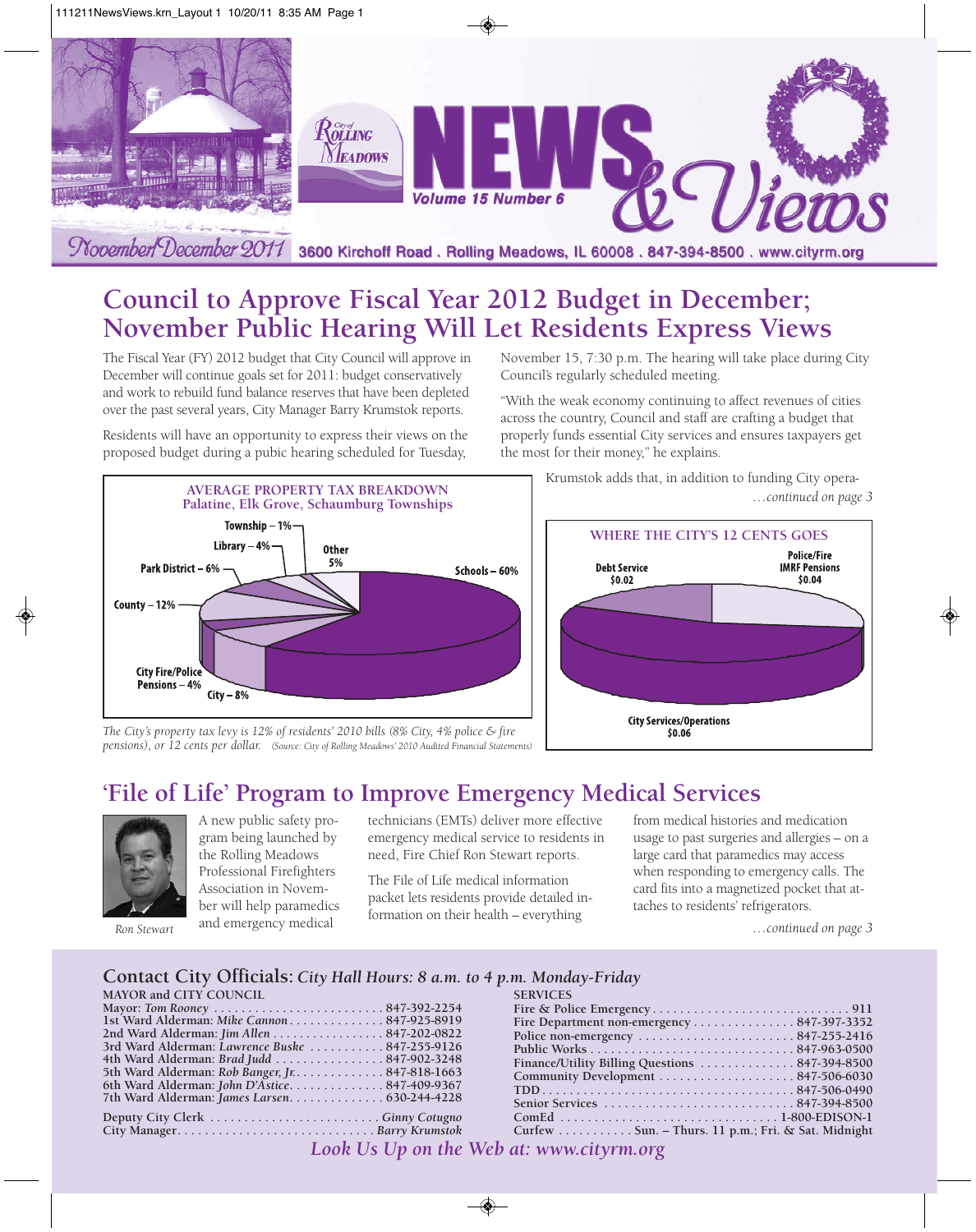## *Community Briefs*

## **City to Host Holiday Blood Drive, November 22**

A LifeSource-sponsored holiday blood drive will let residents give the "gift of life," Tuesday, November 22, 1 – 7 p.m., at City Hall. To schedule an appointment, visit **lifesource.org**, or call 877-543-3768. Walk-ins are always welcome.



## **Holiday Tree Lighting Set for December 1**

The "most wonderful time of the year" arrives in Rolling Meadows Thursday, December 1, during the City's annual holiday tree lighting. Join family, friends and neighbors in front of the McDonald's on Kirchoff Road at 6 p.m. for songs, refreshments and good cheer.

#### **Yard Waste Collection Ends December 2**

Friday, December 2 marks the final time Public Works will collect yard waste for the year. Be sure to complete end-of-year pruning and trimming in November. Yard waste collection will resume next spring.

## **Request Non-Emergency Police Services 24/7**

Residents who need to contact a police officer for non-emergency questions or service requests may contact the Police Department 24 hours per day at 847-255-2416. In cases of emergency, call 911.

# *Ask Public Works* **Snow Removal Tips for Residents**

The Public Works Department begins preparing for snow clearing operations long before snow blankets the City. As early as October, crews are inspecting snow fighting equipment and installing plows on the City's fleet of snow removal trucks. This advance preparation allows crews to go into action as soon as the first snowflakes begin to fall.

Their mission is to clear the streets and help residents travel safely. It is the City's policy to have all streets cleared of snow – from curb to curb – within eight hours after the snow stops falling.

Here are some common questions residents have about plowing operations and tips on how to help Public Works help you this winter.

## **Q. What streets get plowed first and why?**

A. Snow plows are assigned to specific routes throughout the City. Crews tackle primary roads, such as Kirchoff and Rohlwing Roads, among others, first. This helps guarantee open roads for emergency vehicles to get to any location in the City or in surrounding areas. Once these routes are open, plows then begin to clear the streets on their assigned routes.

Other roadways, such as Golf, Algonquin, Quentin, and Meacham Roads, and Euclid Avenue, are plowed by the Illinois Department of Transportation (IDOT) or the Cook County Highway Department.

## **Q. Can I shovel or blow snow into the street and let the plows remove it when they come by?**

A. Blowing snow into streets can cause icy hazards for motorists. Snow should be placed to the sides of the driveway and into yards whenever possible. When plows return, the snow you've shoveled into the street is likely to land back on your driveway.

We also encourage residents to clear snow away from nearby fire hydrants so they are easily accessible to firefighters in cases of emergency.

## **Q. How do I prevent the plows from pushing snow onto the driveway after I've already cleared it?**

A. Shovel snow to the right side of the driveway (while facing the street). This will limit the amount of snow that is pushed onto the driveway. Due to the plow's angle, snow piled to the left side or into the street is likely to be pushed back into the driveway.

For more information on the City's snow removal efforts, call Public Works at 847-963-0500 or visit **www.cityrm.org/ PublicWorks.** 

# **Construction Projects Nearing Conclusion**

Several major infrastructure improvement projects that affected traffic patterns – and motorists' commutes – for the past several months will be wrapped up by year's-end. The following completion dates are based on information available to City officials as this issue of *News & Views* went to press.

| Project | <b>Target Completion Date</b>                                                                                                                                                                                                                                                                |
|---------|----------------------------------------------------------------------------------------------------------------------------------------------------------------------------------------------------------------------------------------------------------------------------------------------|
|         |                                                                                                                                                                                                                                                                                              |
|         |                                                                                                                                                                                                                                                                                              |
|         |                                                                                                                                                                                                                                                                                              |
|         |                                                                                                                                                                                                                                                                                              |
|         | $\sim$ 711 $\sim$ 7 $\sim$ 7 $\sim$ 7 $\sim$ 7 $\sim$ 7 $\sim$ 7 $\sim$ 7 $\sim$ 7 $\sim$ 7 $\sim$ 7 $\sim$ 7 $\sim$ 7 $\sim$ 7 $\sim$ 7 $\sim$ 7 $\sim$ 7 $\sim$ 7 $\sim$ 7 $\sim$ 7 $\sim$ 7 $\sim$ 7 $\sim$ 7 $\sim$ 7 $\sim$ 7 $\sim$ 7 $\sim$ 7 $\sim$ 7 $\sim$ 7 $\sim$ 7 $\sim$ 7 $\$ |

*\*Illinois Department of Transportation project*

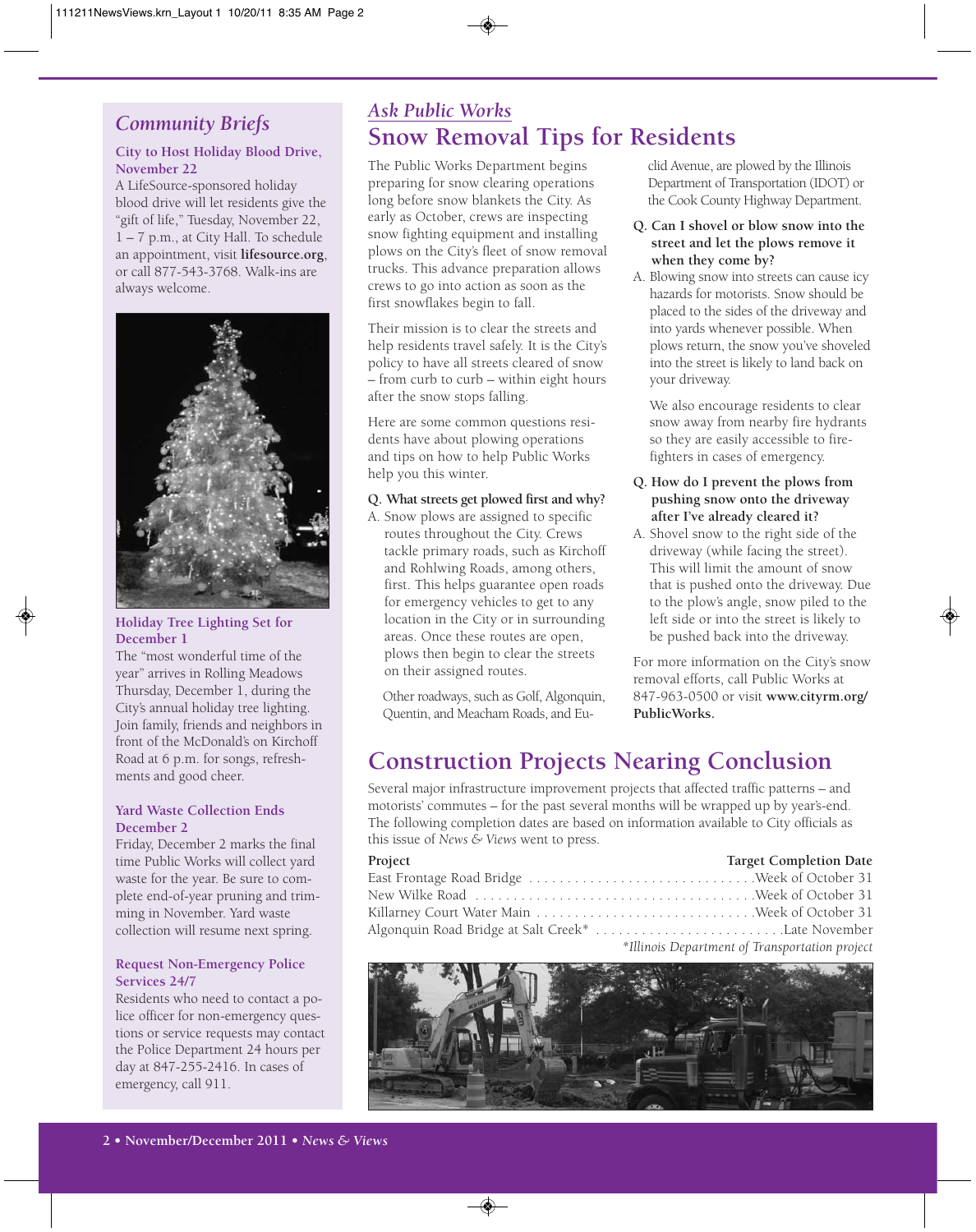# *Volunteer Board Spotlight* **Board Ensures Residents Play 'Key Role' In Hiring Officers, Firefighters**

Candidates who seek employment as Rolling Meadows police officers and firefighters must complete a series of physical and written tests administered by the respective departments, but they have no chance of serving the City in uniform unless they pass an intensive final interview with the Board of Fire and Police Commissioners.

The three-member commission, comprised of resident volunteers appointed by the Mayor with City Council's consent, is charged with certifying future firefighters and police officers for employment.

"The Board works closely with the Fire and Police Departments to identify candidates who will serve the best interests of Rolling Meadows residents," explains Board chair Ted Loesch, a former Battalion Chief with the RMFD. "As residents ourselves, we take great pride in our role and work hard to get the best people for the job."

Loesch says that the Board tries to identify individuals who fit well with the values and personality of the City. Following the interviews, each Board

member ranks candidates in order of preference. Rankings are combined on a final list, which is presented to the chief of the appropriate department and used to fill vacancies.

Loesch and his fellow commissioners, Bill Carleton and Tom Callard, are wrapping up a very busy year. With a large number of recent employee retirements, the Board has been working diligently to help the City find qualified professionals to take their places.

"A lot of 'institutional knowledge' has left the City over the past few years, so we have to find the right people to fill those spots. That is why the Board's role is so important," Loesch adds.

Commissioners also administer oral interviews and testing for Police Department members who are eligible for promotion to sergeant.

The Board meets the second Monday of each month, 9 a.m. at City Hall. Meetings are open to the public.

*Board of Fire & Police Commissioners*



*Ted Loesch*



Board in 2003. • **Bill Carleton** is a former vice president with Harris Bank. He has served on the

Board since 2010.

• **Ted Loesch** spent 38 years with the Rolling Meadows Fire Department before retiring in 2000. He was appointed to the

*Bill Carleton*



• **Tom Callard**, another former member of the Rolling Meadows Fire Department, was appointed in July 2011.

*Tom Callard*

## **Council to Approve Budget**

*…continued from page 1*

tions and services, the budget performs several other important functions:

- It is a **legal document** through which City Council carries out its legislative responsibility to control City finances.
- It serves as a **public education document** to help Rolling Meadows taxpayers understand the finances of their local government.
- It is a **management tool** that each City department uses to plan, administer, and improve its operations and customer services.
- It is a **decision-making aid** designed to help City Council make difficult public policy choices based on available resources.

Residents who wish to review the most recent budget draft may access the document on the City's Website, **www.cityrm.org**, or in person at City Hall and the Rolling Meadows Library.

## **Public Safety Program to Improve Service**

## *…continued from page 1*

Residents may also carry a smaller card in their wallets or purses.

The Association's partnership with the non-profit File of Life Foundation will provide packets for Rolling Meadows residents who are interested in registering.

While senior citizens comprise 58% of emergency calls nationwide, Chief Stewart says that medical emergencies can happen to anyone at any time.

"In situations where people's lives may be on the line, File of Life packets give

paramedics solid, reliable information on patients' medical conditions," Chief Stewart explains. "That knowledge improves our ability to provide proper treatments that stabilize patients for transport to the hospital."

Firefighters will host an informational session on the File of Life program Thursday, November 17, 11:30 a.m., at the Rolling Meadows Senior Center. For more information, contact the Fire Department at 847-397-3352.

# **Early Refuse Setout Begins November 1**

Per City ordinance, residents may place refuse at the curb after 3 p.m. on the day prior to scheduled pickup from November 1, 2011 through March 2012. Regular setout times (after 6 p.m.) remain in effect during the months of April – October.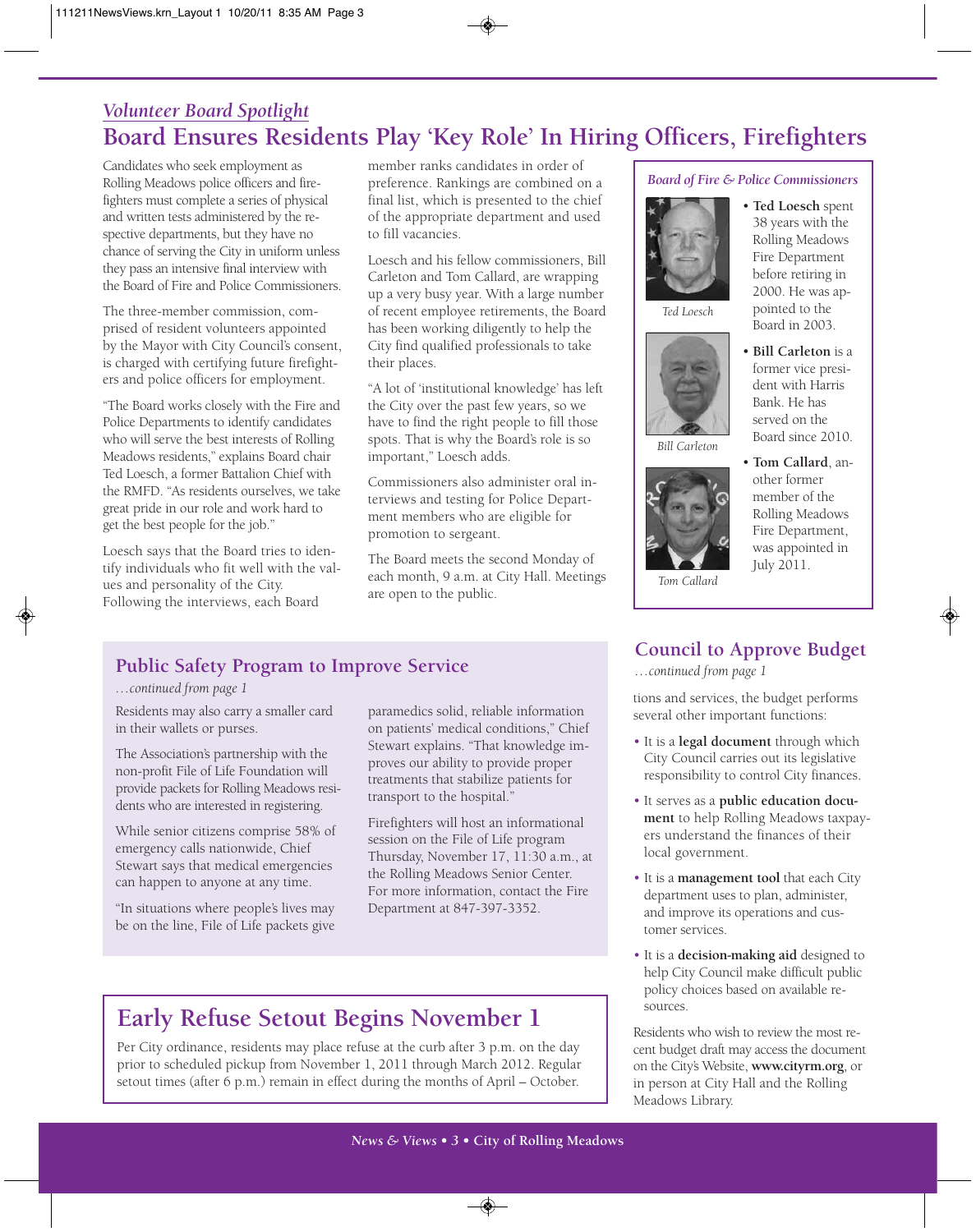| November 2011                                                                                                                                     |                                                                                       |                                                                                                                                                                  |                                      |                                                                                                                                                                                           |                                                                                                 |                                                                                                                      |
|---------------------------------------------------------------------------------------------------------------------------------------------------|---------------------------------------------------------------------------------------|------------------------------------------------------------------------------------------------------------------------------------------------------------------|--------------------------------------|-------------------------------------------------------------------------------------------------------------------------------------------------------------------------------------------|-------------------------------------------------------------------------------------------------|----------------------------------------------------------------------------------------------------------------------|
| Sunday                                                                                                                                            | Monday                                                                                | Tuesday                                                                                                                                                          | Wednesday                            | Thursday                                                                                                                                                                                  | Friday                                                                                          | Saturday                                                                                                             |
|                                                                                                                                                   |                                                                                       | <b>Economic Development 1</b><br>Committee, 6 p.m.<br><b>Environmental Commit-</b><br>tee. 7 p.m.<br><b>City Council Meeting,</b><br>7:30 p.m., all at City Hall |                                      | 3                                                                                                                                                                                         | 4                                                                                               | 5.                                                                                                                   |
| <b>Daylight Saving</b><br>6<br><b>Time ends</b><br>Clocks "fall back" one<br>hour. Change batteries<br>in smoke and carbon<br>monoxide detectors. |                                                                                       | <b>City Council</b><br>8<br><b>Committee of the</b><br>Whole, 7:30 p.m.,<br><b>City Hall</b>                                                                     | $\Omega$                             | <b>Adjudication</b><br>10<br>Hearing, $1 p.m.,$<br><b>City Hall</b>                                                                                                                       | 11<br><b>Veterans Day</b><br>City Hall, Public Works<br>closed. Regular refuse<br>pickup.       | 12                                                                                                                   |
| 13                                                                                                                                                | <b>Board of Fire &amp;</b><br>14<br><b>Police Commissioners.</b><br>9 a.m., City Hall | <b>City Council</b><br>15<br>Meeting, 7:30 p.m.,<br>City Hall                                                                                                    | 16                                   | <b>Adjudication</b><br>17<br><b>Hearing (Red Light),</b><br>2 p.m., City Hall<br>File of Life Program,<br>$11:30$ a.m.,<br><b>Senior Center</b>                                           | 18                                                                                              | <b>Turkey Bowling.</b><br>19<br>2 to 4 p.m.,<br><b>Rolling Meadows</b><br><b>Community Center</b><br>www.rmparks.org |
| 20                                                                                                                                                | <b>Water bills due</b><br>21                                                          | <b>Blood Drive,</b><br>22<br>1 to 7 p.m., City Hall                                                                                                              | 23                                   | 24<br><b>Thanksgiving Holiday</b><br>City Hall, Public Works closed. Refuse collection<br>delayed. Thursday routes will be collected Friday;<br>Friday routes will be collected Saturday. | 25                                                                                              | 26                                                                                                                   |
| 27                                                                                                                                                | 28                                                                                    | 29                                                                                                                                                               | 30                                   |                                                                                                                                                                                           | $\mathcal{R}^{\tiny{{\tiny{C}\!\mathit{w}\!\mathit{d}}}}_{{\mathit{OLLING}}}$<br><b>Neadows</b> |                                                                                                                      |
|                                                                                                                                                   |                                                                                       |                                                                                                                                                                  | Final week for yard waste collection |                                                                                                                                                                                           |                                                                                                 |                                                                                                                      |

| December 2011 |                                                                                       |                                                                                                                                                                                          |                                                                           |                                                                                |                                                                       |                                                                                                                                        |
|---------------|---------------------------------------------------------------------------------------|------------------------------------------------------------------------------------------------------------------------------------------------------------------------------------------|---------------------------------------------------------------------------|--------------------------------------------------------------------------------|-----------------------------------------------------------------------|----------------------------------------------------------------------------------------------------------------------------------------|
| Sunday        | Monday                                                                                | Tuesday                                                                                                                                                                                  | Wednesday                                                                 | Thursday                                                                       | Friday                                                                | Saturday                                                                                                                               |
|               | $\mathcal{R}$ olling<br>Meadows                                                       |                                                                                                                                                                                          |                                                                           | Holiday Tree Lighting ]<br>6 p.m., in front of Mc-<br>Donald's on Kirchoff Rd. | <b>Yard waste</b><br>$\overline{2}$<br>collection ends                | 3                                                                                                                                      |
|               |                                                                                       | Economic Development 6<br><b>Committee, 6 p.m.</b><br><b>Environmental</b><br>Committee, 7 p.m.<br>City Council Mtg, 7:30 p.m.<br><b>Plan Commission.</b><br>7:30 p.m., all at City Hall | <b>Zoning Board of</b><br><b>Appeals</b> , 7:30 p.m.,<br><b>City Hall</b> | <b>Adjudication</b><br>8<br>Hearing, $1 p.m.,$<br>City Hall                    | $\mathbf Q$                                                           | <b>Breakfast with</b><br>10 <sup>1</sup><br>Santa.<br>8:30 to 9:30 a.m. and<br>10:30 to 11:30 a.m.,<br>Park Central<br>www.rmparks.org |
| 11            | <b>Board of Fire &amp;</b><br>12<br><b>Police Commissioners.</b><br>9 a.m., City Hall | <b>City Council</b><br>13<br><b>Meeting, 7:30 p.m.,</b><br><b>City Hall</b>                                                                                                              | 14                                                                        | Adjudication<br>15<br>Hearing (Red Light),<br>2 p.m., City Hall                | 16                                                                    | 17                                                                                                                                     |
| 18            | 19                                                                                    | <b>Water bills due</b><br>20                                                                                                                                                             | 21                                                                        | 22                                                                             | City Hall closed for 23<br>Christmas holiday.<br>Early refuse pickup. | 24                                                                                                                                     |
|               |                                                                                       | Hanukkah                                                                                                                                                                                 |                                                                           |                                                                                |                                                                       | <b>Christmas Eve</b>                                                                                                                   |
| 25            | City Hall closed for 26<br>Christmas holiday.<br>Early refuse pickup.                 | 27                                                                                                                                                                                       | 28                                                                        | 29                                                                             | 30                                                                    | 31                                                                                                                                     |
| Christmas Day | Kwanzaa                                                                               |                                                                                                                                                                                          |                                                                           |                                                                                |                                                                       | New Year's Eve                                                                                                                         |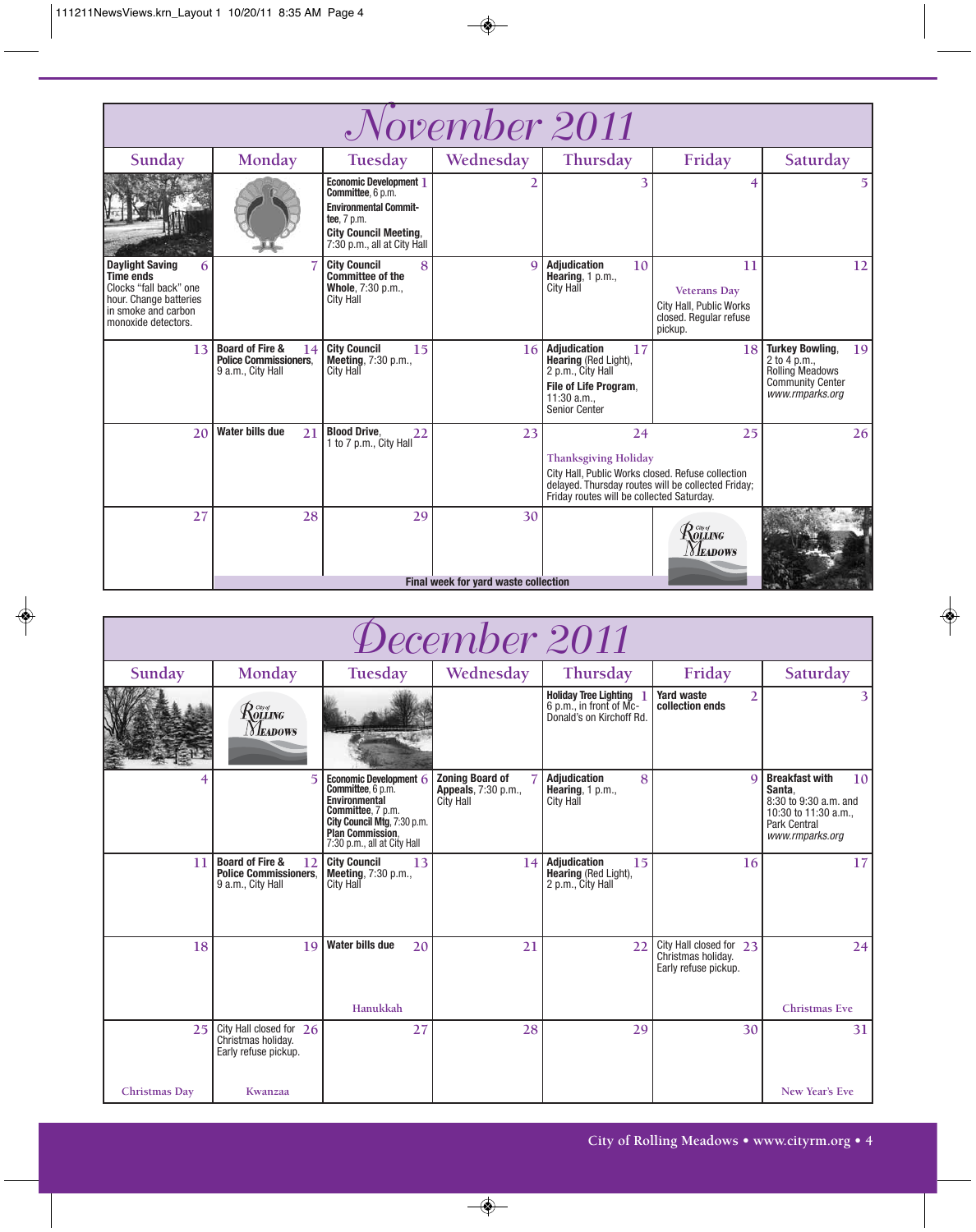# **Rolling Meadows Retailers Offer Holiday Value, Variety, Convenience**

Want great value, variety and shopping convenience this holiday season? Look no further than Rolling Meadows. Local merchants, eager to welcome shoppers, are stocking shelves in advance of the holiday season.



Whether you're filling your sleigh with toys, electronics, or apparel from "Big Box" retailers, seeking unique gifts from independently-owned shops, or planning holiday dinners with all the fixings, the Rolling Meadows business community has what you're looking for.

"Rolling Meadows blend of smaller merchants and large retail and service businesses offers unmatched convenience to time-crunched shoppers," City Manager Barry Krumstok says. "In addition to finding great value, shopping locally boosts sales tax revenues that reduce the City's reliance on property tax dollars to fund services."





Here are some destinations to consider when preparing to "Shop Rolling Meadows":

#### **Downtown Rolling Meadows**

- *(Kirchoff Road)*
- Joelle's Hallmark
	- Dollar Tree
	- Jewel-Osco
- Great American Bagel
	- BB Nails
	- Epco Paint

## **Plum Grove Road Retail Sector**

- *(Plum Grove Road & Euclid Avenue)*
- Roberta Williams Salon/Day Spa
	- CVS Pharmacy
	- Pittsburgh Paints
	- The UPS Store

## **Big Box**

- *(Golf & Algonquin Roads)*
	- AT&T
	- Cookies by Design
- Honey Baked Ham
	- Meijer
	- Sprint
	- Staples
	- T-Mobile
	- Walmart

# **Recycling Program to Collect Holiday Lights**

A recycling program launched by the Solid Waste Agency of Cook County (SWANCC) and Elgin Recycling lets Rolling Meadows dispose of old holiday lights, electrical cords and wire.

A collection box will be located outside City Hall (3600 Kirchoff Road) starting November 18. The program runs through

## February 3, 2012.

Materials suitable for collection and recycling include holiday lights (all colors and lengths), extension cords, household cords/wiring, and computer cords/wires.

For more information, visit **www. swancc.org** or **www.elginrecycling.com***.* Need more help or creative ideas? Visit the Rolling Meadows Chamber of Commerce Website, **www.rmchamber.org**, to access the Chamber Business Directory and Dining/Banquet/Lodging Guide. Restaurant certificates and gift cards – another great gift idea – are available for purchase through many local establishments.



## **Utility Customers Embracing eBilling Convenience**

More than 700 customers have signed up to receive their utility bills by email through Rolling Meadows' webbased utility billing serv-

ice. Register for the eBilling program on the City's Website, **www.cityrm.org/finance**.

Customers receive an email each month with a link to their utility billing statement and are able to review a two-year billing history for their account. A web link to an online version of the City's newsletter, *News & Views*, is also included.

For more information, contact the Finance Department at 847-394-8500.